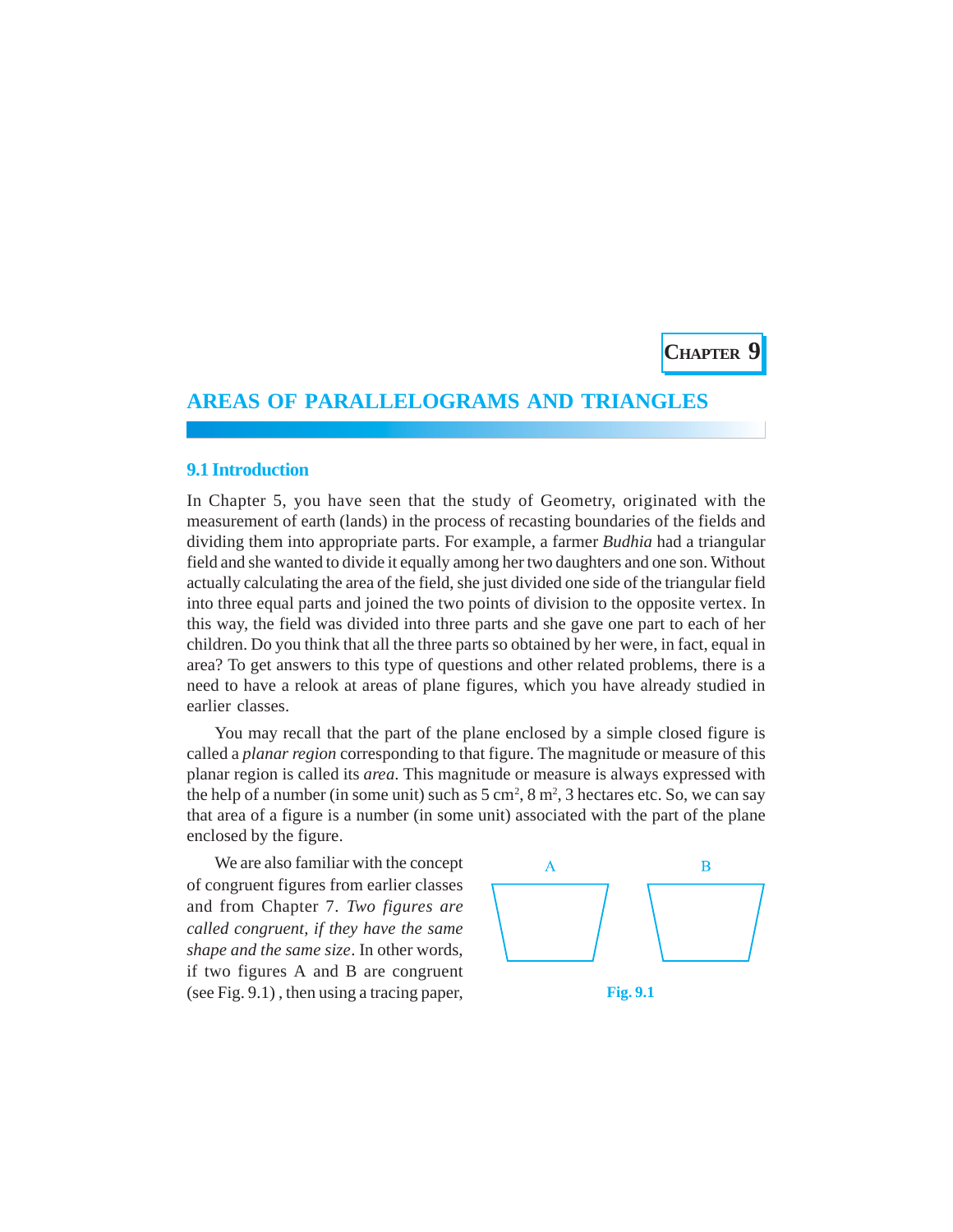you can superpose one figure over the other such that it will cover the other completely. So *if two figures A and B are congruent, they must have equal areas*. However, the converse of this statement is *not true*. In other words, *two figures having equal areas need not be congruent*. For example, in Fig. 9.2, rectangles ABCD and EFGH have equal areas ( $9 \times 4$  cm<sup>2</sup> and  $6 \times 6$  cm<sup>2</sup>) but clearly they are not congruent. (Why?)





Now let us look at Fig. 9.3 given below:



You may observe that planar region formed by figure T is made up of two planar regions formed by figures P and Q. You can easily see that

Area of figure  $T =$  Area of figure  $P +$  Area of figure Q.

You may denote the area of figure A as  $ar(A)$ , area of figure B as  $ar(B)$ , area of figure T as ar(T), and so on. Now you can say that *area of a figure is a number* (*in some unit*) *associated with the part of the plane enclosed by the figure with the following two properties:*

(1) If A and B are two congruent figures, then  $ar(A) = ar(B)$ ;

*and* (2) *if a planar region formed by a figure* T *is made up of two non-overlapping planar regions formed by figures P and Q, then*  $ar(T) = ar(P) + ar(Q)$ .

You are also aware of some formulae for finding the areas of different figures such as rectangle, square, parallelogram, triangle etc., from your earlier classes. In this chapter, attempt shall be made to consolidate the knowledge about these formulae by studying some relationship between the areas of these geometric figures under the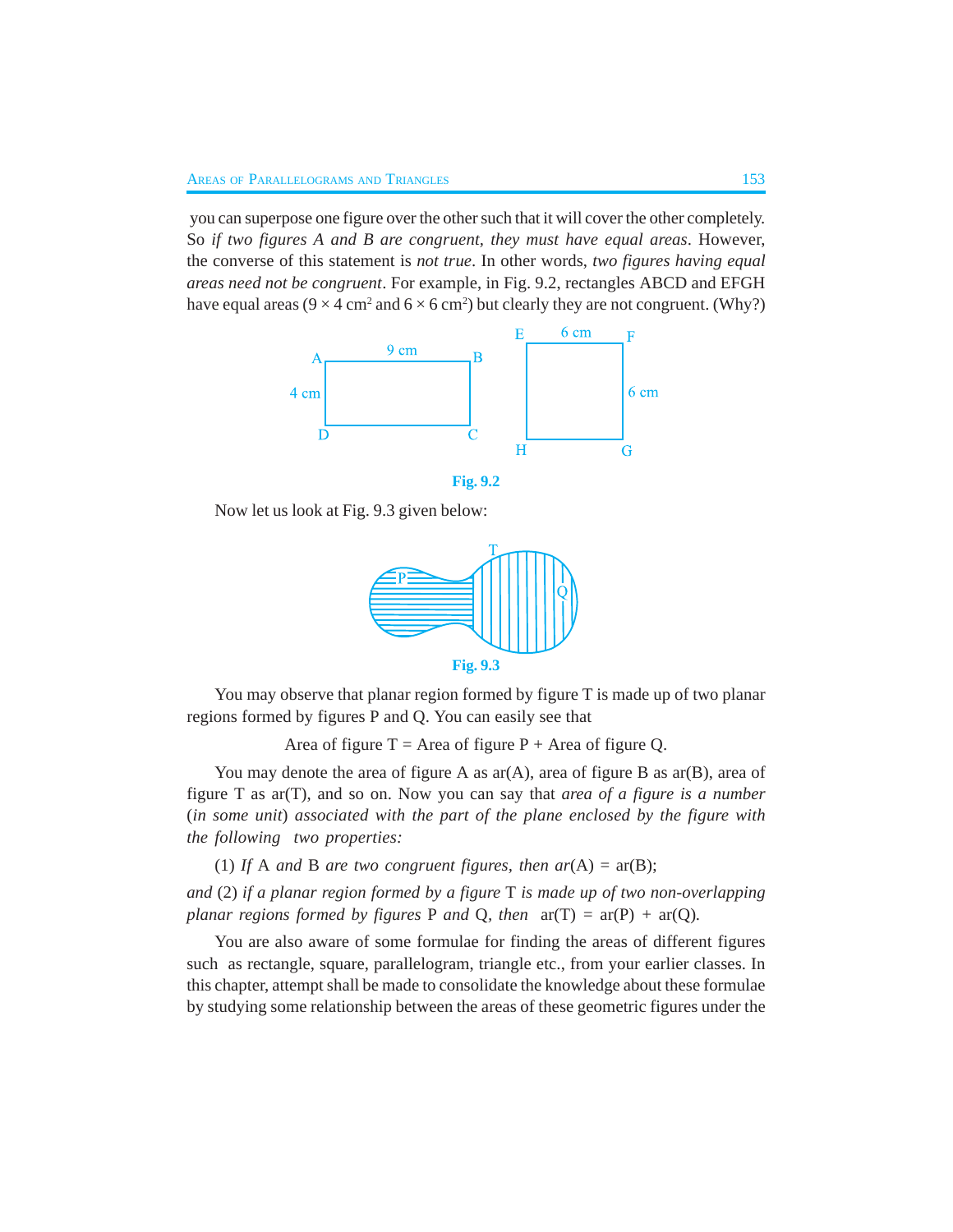condition when they lie on the same base and between the same parallels. This study will also be useful in the understanding of some results on 'similarity of triangles'.

# **9.2 Figures on the Same Base and Between the Same Parallels**

Look at the following figures:



In Fig. 9.4(i), trapezium ABCD and parallelogram EFCD have a common side DC. We say that trapezium ABCD and parallelogram EFCD *are on the same base* DC. Similarly, in Fig. 9.4 (ii), parallelograms PQRS and MNRS are on the same base SR; in Fig. 9.4(iii), triangles ABC and DBC are on the same base BC and in Fig. 9.4(iv), parallelogram ABCD and triangle PDC are on the same base DC.

Now look at the following figures:



In Fig. 9.5(i), clearly trapezium ABCD and parallelogram EFCD are on the *same base* DC. In addition to the above, the vertices A and B (of trapezium ABCD) opposite to base DC and the vertices E and F (of parallelogram EFCD) opposite to base DC lie on a line AF parallel to DC. We say that trapezium ABCD and parallelogram EFCD are on *the same base* DC *and between the same parallels* AF and DC. Similarly, parallelograms PQRS and MNRS are on the same base SR and between the same parallels PN and SR [see Fig.9.5 (ii)] as vertices P and Q of PQRS and vertices M and N of MNRS lie on a line PN parallel to base SR.In the same way, triangles ABC and DBC lie on the same base BC and between the same parallels AD and BC [see Fig. 9.5 (iii)] and parallelogram ABCD and triangle PCD lie on the same base DC and between the same parallels AP and DC [see Fig. 9.5(iv)].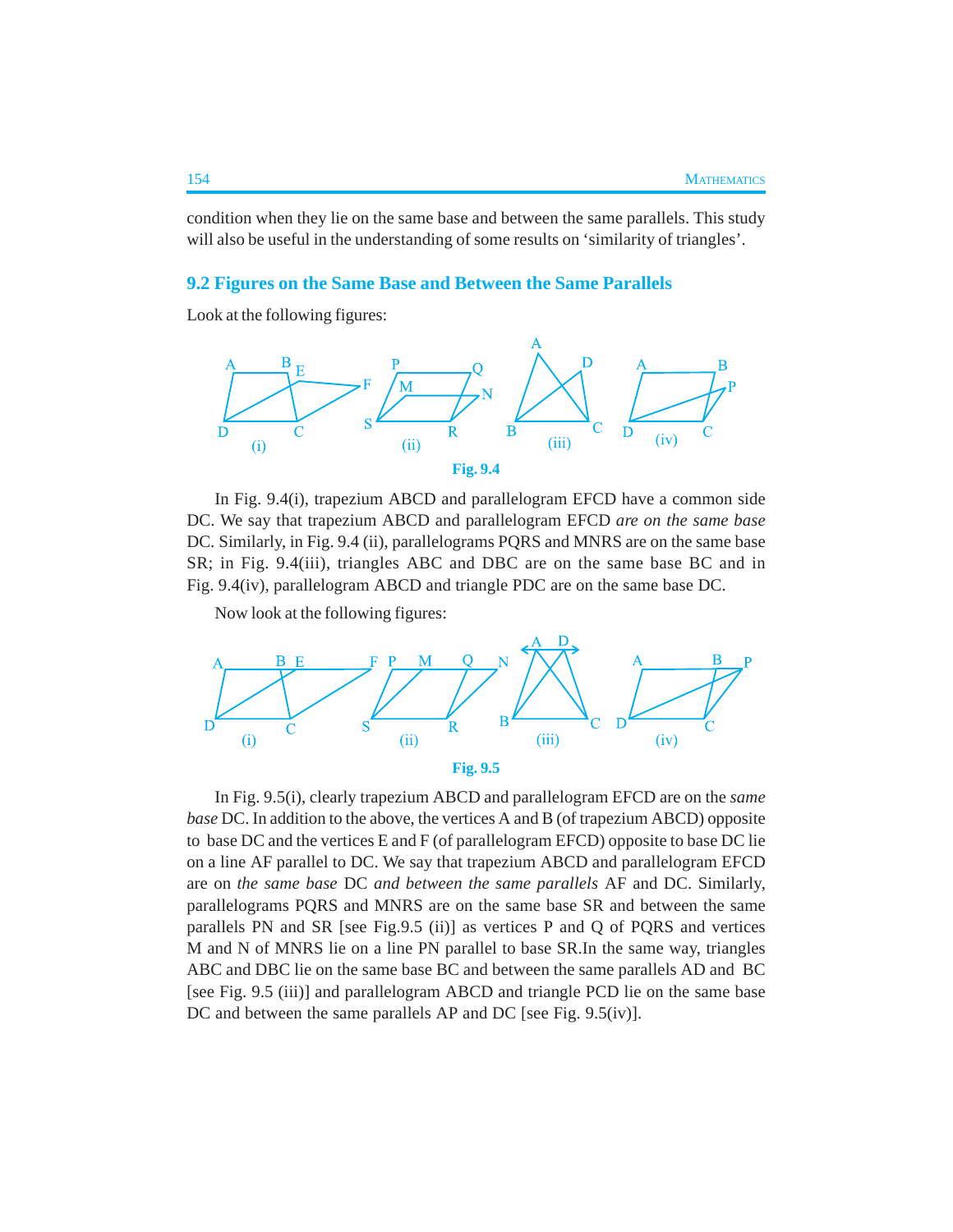So, *two figures are said to be on the same base and between the same parallels, if they have a common base* (*side*) *and the vertices* (*or the vertex*) *opposite to the common base of each figure lie on a line parallel to the base.*

Keeping in view the above statement, you cannot say that ∆ PQR and ∆ DQR of Fig. 9.6(i) lie between the same parallels *l* and QR. Similarly, you cannot say that



parallelograms EFGH and MNGH of Fig. 9.6(ii) lie between the same parallels EF and HG and that parallelograms ABCD and EFCD of Fig. 9.6(iii) lie between the

same parallels AB and DC (even though they have a common base DC and lie between the parallels AD and BC). So, it should clearly be noted that *out of the two parallels, one must be the line containing the common base.*Note that ∆ABC and ∆DBE of Fig. 9.7(i) are not on the



common base. Similarly, ∆ABC and parallelogram PQRS of Fig. 9.7(ii) are also not on the same base.

#### **EXERCISE 9.1**

**1.** Which of the following figures lie on the same base and between the same parallels. In such a case, write the common base and the two parallels.

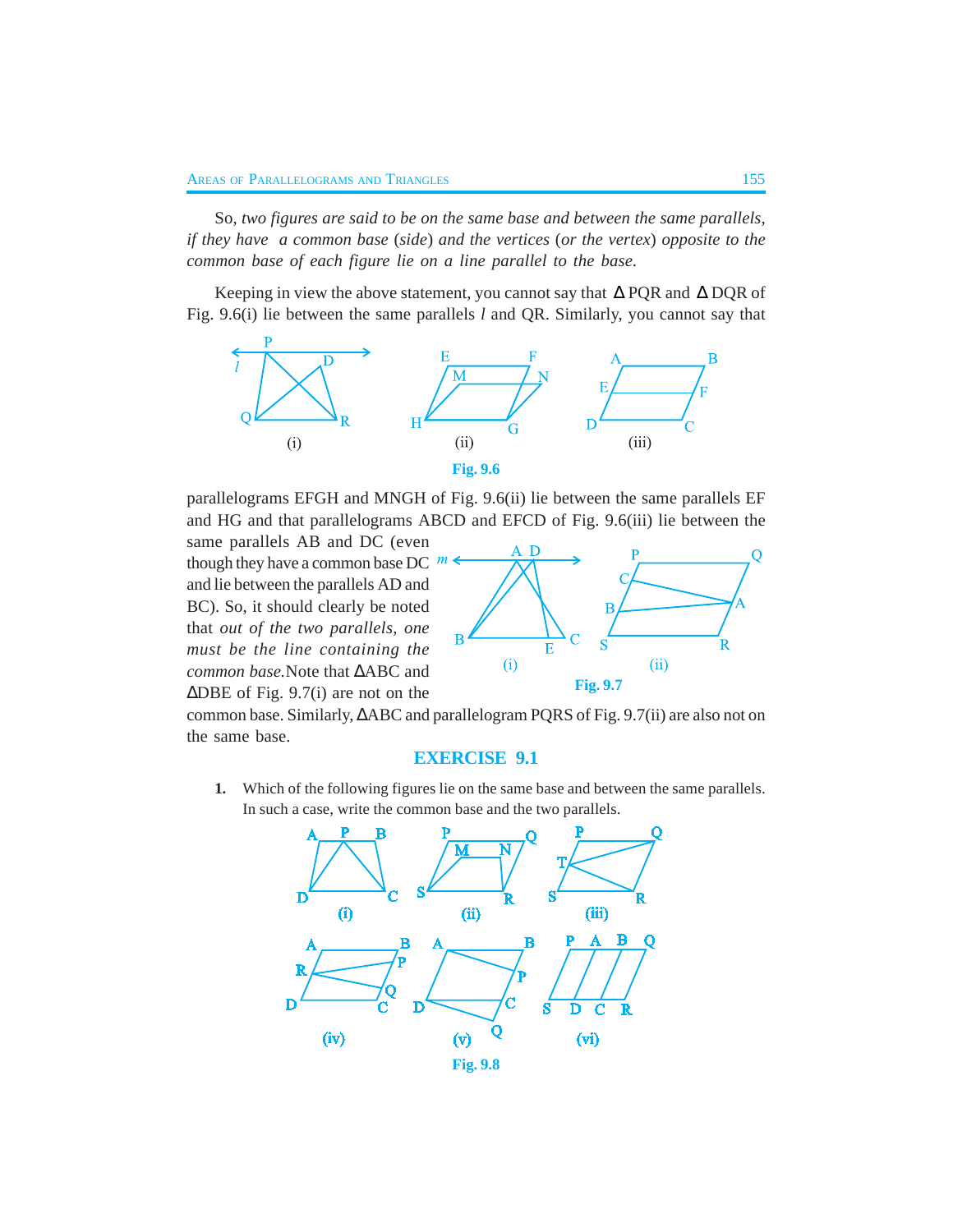# **9.3 Parallelograms on the same Base and Between the same Parallels**

Now let us try to find a relation, if any, between the areas of two parallelograms on the same base and between the same parallels. For this, let us perform the following activities:

**Activity 1 :** Let us take a graph sheet and draw two parallelograms ABCD and PQCD on it as shown in Fig. 9.9.





The above two parallelograms are on the same base DC and between the same parallels PB and DC. You may recall the method of finding the areas of these two parallelograms by counting the squares.

In this method, the area is found by counting the number of complete squares enclosed by the figure, the number of squares a having more than half their parts enclosed by the figure and the number of squares having half their parts enclosed by the figure. The squares whose less than half parts are enclosed by the figure are ignored. You will find that areas of both the parallelograms are (approximately) 15cm<sup>2</sup>. Repeat this activity\* by drawing some more pairs of parallelograms on the graph sheet. What do you observe? Are the areas of the two parallelograms different or equal? If fact, they are equal. So, this may lead you to conclude that *parallelograms on the same base and between the same parallels are equal in area*. However, remember that this is just a verification.

**Activity 2 :** Draw a parallelogram ABCD on a thick sheet of paper or on a cardboard sheet. Now, draw a line-segment DE as shown in Fig. 9.10.



**<sup>\*</sup>**This activity can also be performed by using a Geoboard.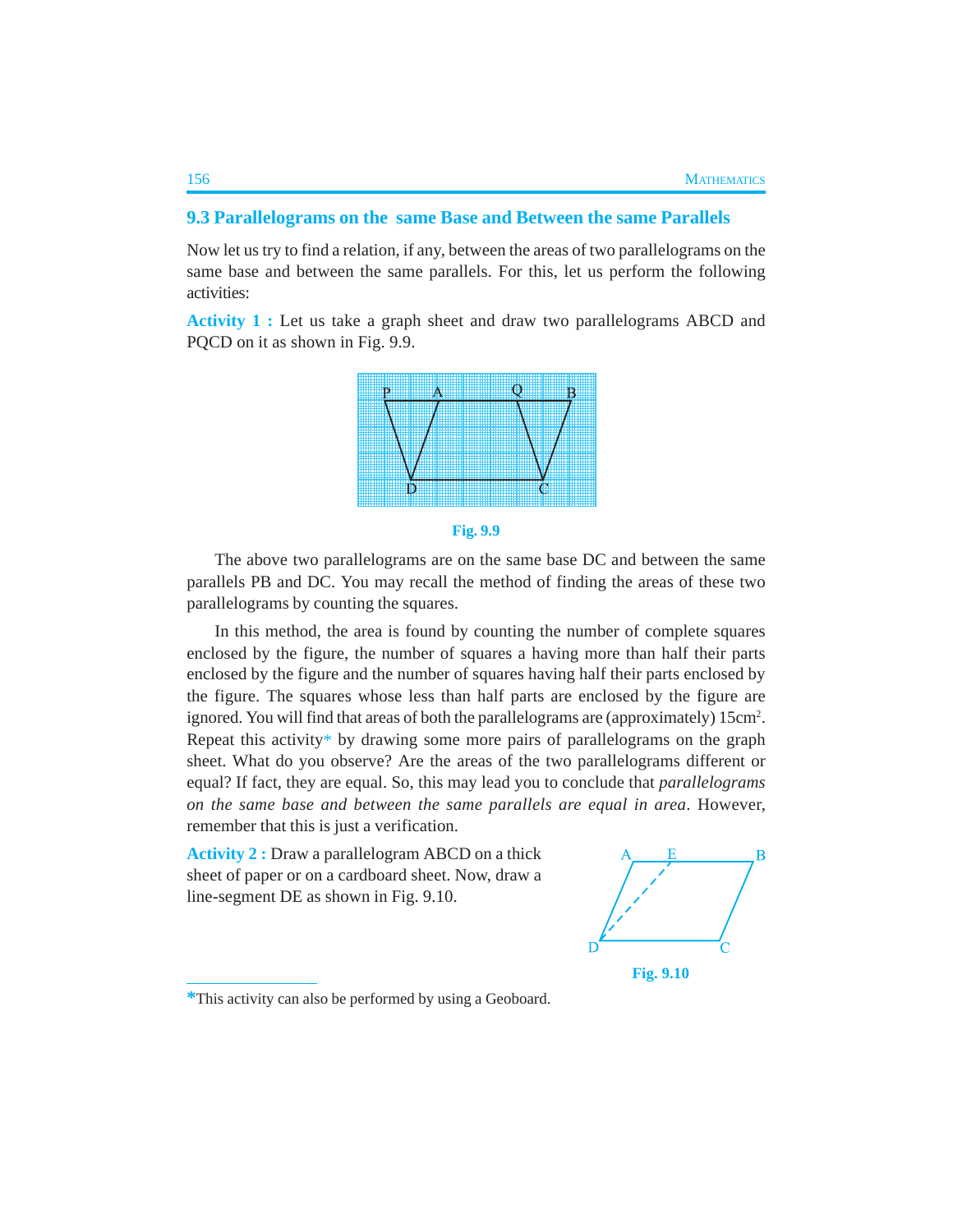Next, cut a triangle A′ D′ E′ congruent to triangle ADE on a separate sheet with the help of a tracing paper and place ∆ A′D′E′ in such a way that A′D′ coincides with BC as shown in Fig 9.11.Note that there are two parallelograms ABCD and EE′CD on the same base DC and between the same parallels AE′ and DC. What can you say about their areas?



**Fig. 9.12**

C

As  $\triangle ADE \cong \triangle A'D'E'$ Therefore  $ar (ADE) = ar (A'D'E')$ Also  $ar (ABCD) = ar (ADE) + ar (EBCD)$  $=$  ar (A'D'E') + ar (EBCD)  $=$  ar (EE'CD)

So, the two parallelograms are equal in area.

Let us now try to prove this relation between the two such parallelograms.

**Theorem 9.1 :** *Parallelograms on the same base and between the same parallels are equal in area.* E R

**Proof :** Two parallelograms ABCD and EFCD, on the same base DC and between the same parallels AF and DC are given (see Fig.9.12).

We need to prove that ar  $(ABCD) = ar (EFCD)$ .

In ∆ ADE and ∆ BCF,

 $\angle$ DAE =  $\angle$ CBF (Corresponding angles from AD || BC and transversal AF) (1)

 $\angle AED = \angle BFC$  (Corresponding angles from ED || FC and transversal AF) (2)

Therefore,  $\angle$  ADE =  $\angle$  BCF (Angle sum property of a triangle) (3)

Also,  $AD = BC$  (Opposite sides of the parallelogram ABCD) (4)

So,  $\triangle ADE \cong \triangle BCF$  [By ASA rule, using (1), (3), and (4)]

Therefore, ar  $(ADE) = ar (BCF) (Congruent figures have equal areas)$  (5)

Now, ar  $(ABCD) = ar (ADE) + ar (EDCB)$ 

# $=$  ar (BCF) + ar (EDCB) [From(5)]

 $\overline{D}$ 

 $=$  ar (EFCD)

So, parallelograms ABCD and EFCD are equal in area.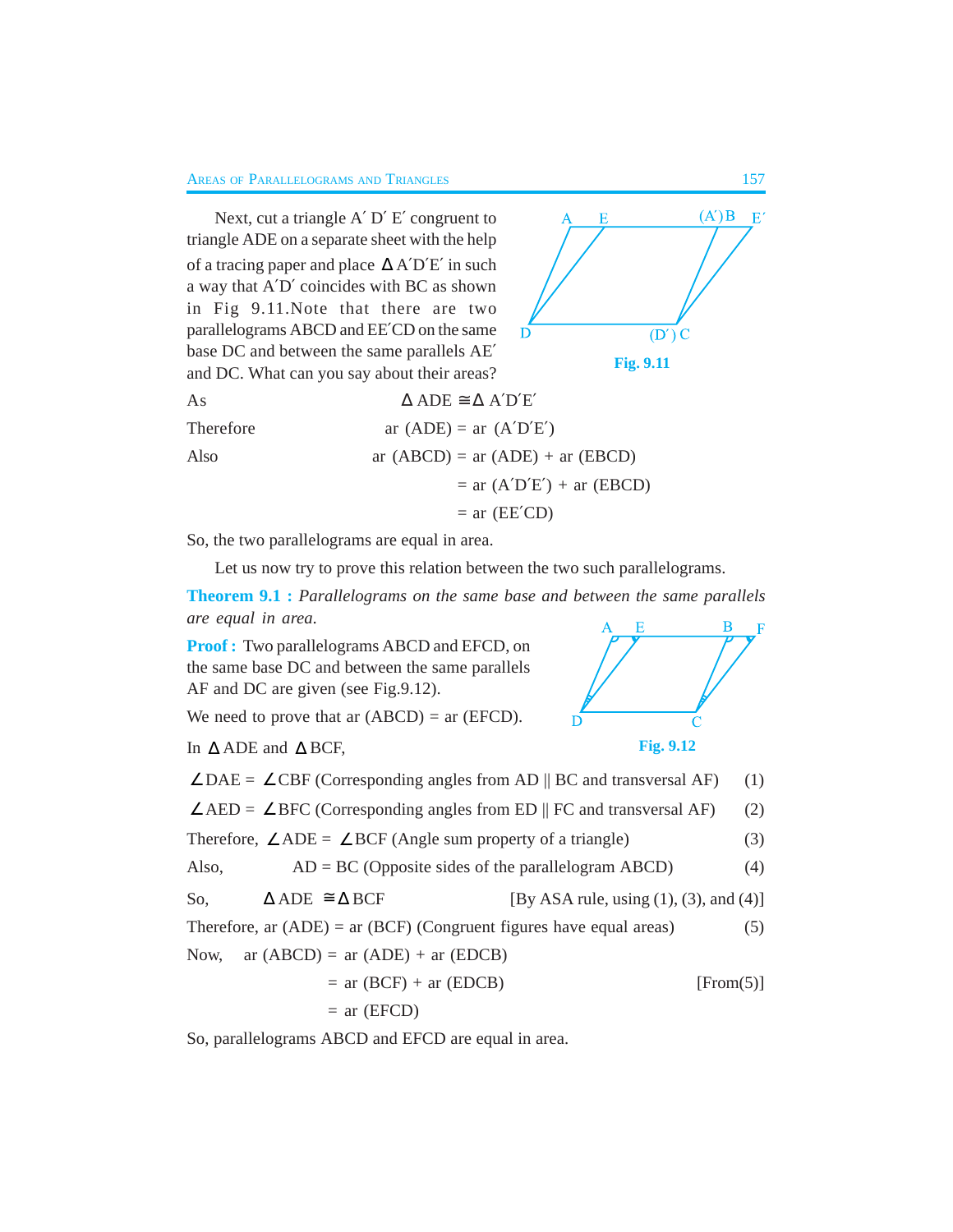

Can you see from the Result (ii) above *that area of a parallelogram is the product of its any side and the coresponding altitude.* Do you remember that you have studied this formula for area of a parallelogram in Class VII. On the basis of this formula, Theorem 9.1 can be rewritten as *parallelograms on the same base or equal bases and between the same parallels are equal in area*.

Can you write the converse of the above statement? It is as follows: *Parallelograms on the same base* (*or equal bases*) *and having equal areas lie between the same parallels.* Is the converse true? Prove the converse using the formula for area of the parallelogram.

**Example 2 :** If a triangle and a parallelogram are on the same base and between the same parallels, then prove that the area of the triangle is equal to half the area of the parallelogram.  $\Omega$ 

**Solution :** Let ∆ ABP and parallelogram ABCD be on the same base AB and between the same parallels AB and PC (see Fig. 9.14).

You wish to prove that ar  $(PAB) = \frac{1}{2}$  ar  $(ABCD)$ 



Draw BQ || AP to obtain another parallelogram ABQP. Now parallelograms ABQP and ABCD are on the same base AB and between the same parallels AB and PC.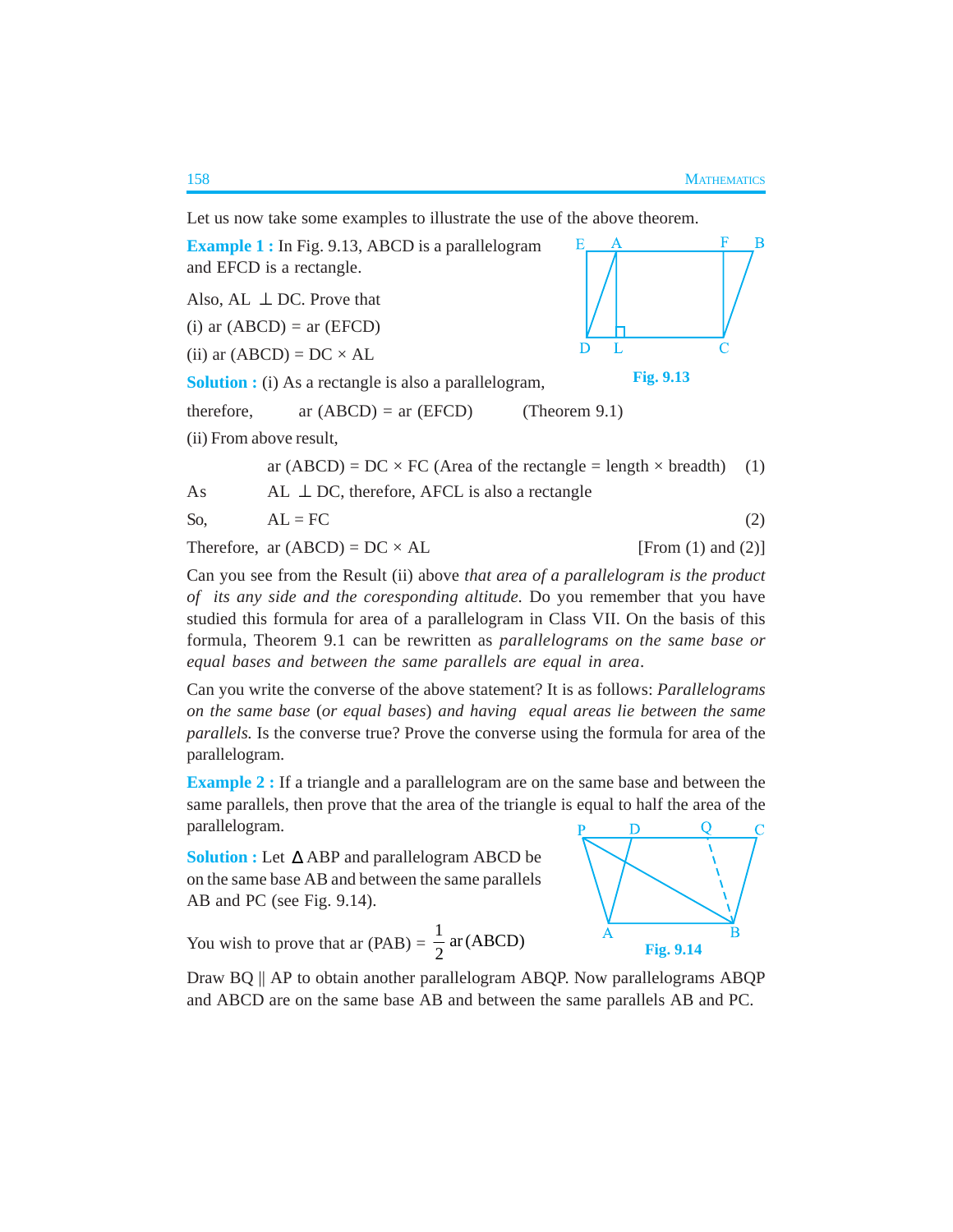Therefore,

Therefore, 
$$
ar (ABQP) = ar (ABCD)
$$
 (By Theorem 9.1) (1)

But ∆ PAB ≅ ∆ BQP (Diagonal PB divides parallelogram ABQP into two congruent triangles.)

So, 
$$
ar (PAB) = ar (BQP)
$$
 (2)

$$
ar (PAB) = \frac{1}{2} ar (ABQP) [From (2)] \tag{3}
$$

This gives 
$$
\text{ar}(PAB) = \frac{1}{2}\text{ar}(ABCD)
$$
 [From (1) and (3)]

#### **EXERCISE 9.2**

- **1.** In Fig. 9.15, ABCD is a parallelogram, AE  $\perp$  DC and CF  $\perp$  AD. If AB = 16 cm, AE = 8 cm and  $CF = 10$  cm, find AD.
- **2.** If E,F,G and H are respectively the mid-points of the sides of a parallelogram ABCD, show that

$$
ar(EFGH) = \frac{1}{2} ar(ABCD).
$$



 $\overline{D}$  $\mathbf E$ 

- **3.** P and Q are any two points lying on the sides DC and AD respectively of a parallelogram ABCD. Show that ar  $(APB) = ar (BQC)$ .
- **4.** In Fig. 9.16, P is a point in the interior of a parallelogram ABCD. Show that

(i) 
$$
\operatorname{ar}(APB) + \operatorname{ar}(PCD) = \frac{1}{2} \operatorname{ar}(ABCD)
$$

(ii) 
$$
ar (APD) + ar (PBC) = ar (APB) + ar (PCD)
$$

[*Hint* : Through P, draw a line parallel to AB.]

**5.** In Fig. 9.17, PQRS and ABRS are parallelograms and X is any point on side BR. Show that

 $(i)$  ar  $(PQRS) = ar(ABRS)$ 

(ii) ar 
$$
(AX S) = \frac{1}{2}
$$
 ar  $(PQRS)$ 



**Fig. 9.16**



**Fig. 9.17**

 $\overline{B}$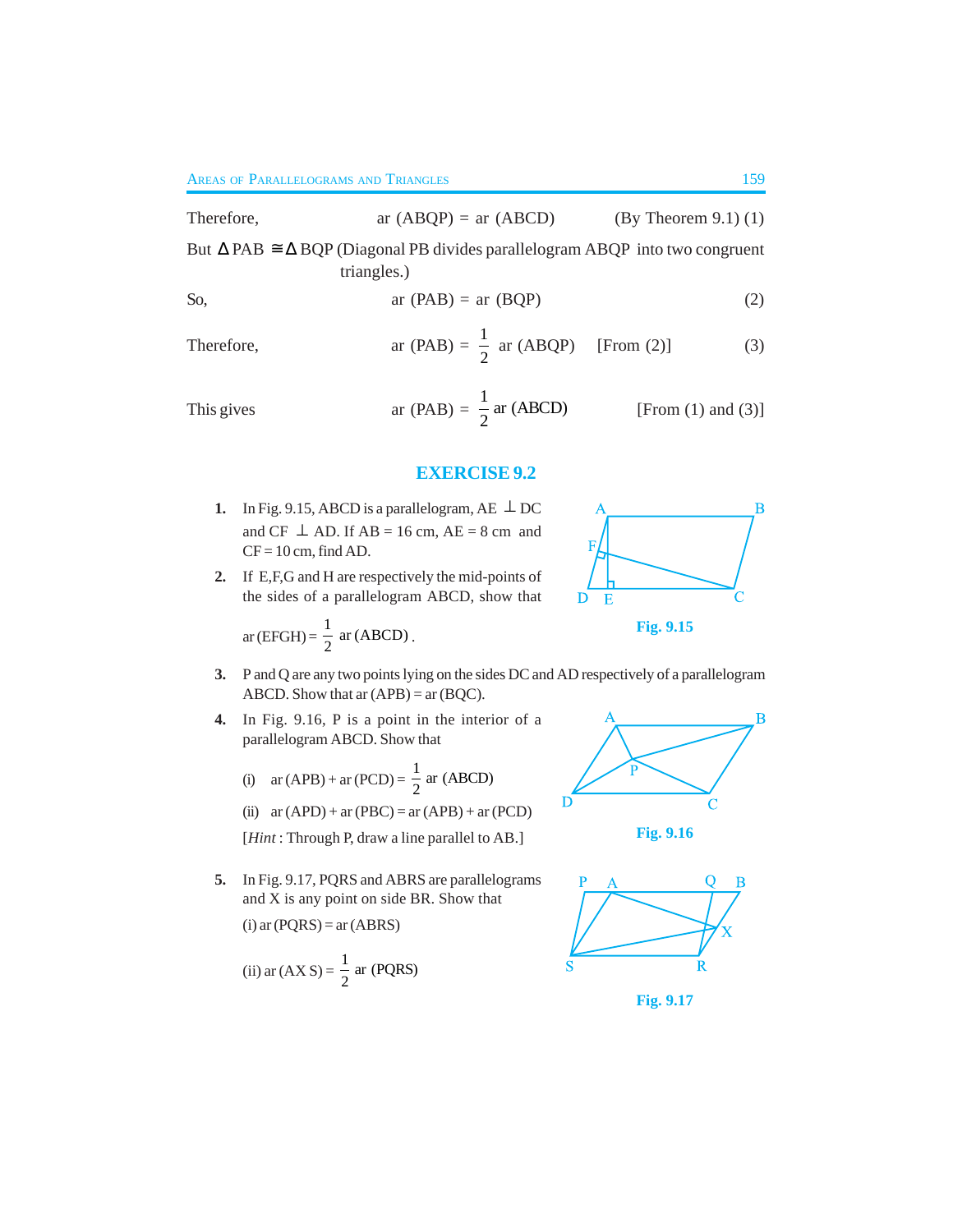**6.** A farmer was having a field in the form of a parallelogram PQRS. She took any point A on RS and joined it to points P and Q. In how many parts the fields is divided? What are the shapes of these parts? The farmer wants to sow wheat and pulses in equal portions of the field separately. How should she do it?

#### **9.4 Triangles on the same Base and between the same Parallels**

Let us look at Fig. 9.18. In it, you have two triangles ABC and PBC on the same base BC and between the same parallels BC and AP. What can you say about the areas of such triangles? To answer this question, you may perform the activity of drawing several pairs of triangles on the same base and between the same parallels on the graph sheet and find their areas by the method of counting the

squares. Each time, you will find that the areas of the two triangles are (approximately) equal. This activity can be performed using a geoboard also. You will again find that the two areas are (approximately) equal.

To obtain a logical answer to the above question, you may proceed as follows:

In Fig. 9.18, draw CD  $\parallel$  BA and CR  $\parallel$  BP such that D and R lie on line AP(see Fig.9.19).

From this, you obtain two parallelograms PBCR and ABCD on the same base BC and between the same parallels BC and AR.

Therefore,  $ar (ABCD) = ar (PBCR)$  (Why?) Now  $\triangle ABC \cong \triangle CDA$  and  $\triangle PBC \cong \triangle CRP$  (Why?)

So, ar (ABC) = 
$$
\frac{1}{2}
$$
 ar (ABCD) and ar (PBC) =  $\frac{1}{2}$  ar (PBCR) (Why?)

Therefore,  $ar (ABC) = ar (PBC)$ 

In this way, you have arrived at the following theorem:

**Theorem 9.2 :** *Two triangles on the same base* (*or equal bases*) *and between the same parallels are equal in area*.





**Fig. 9.19**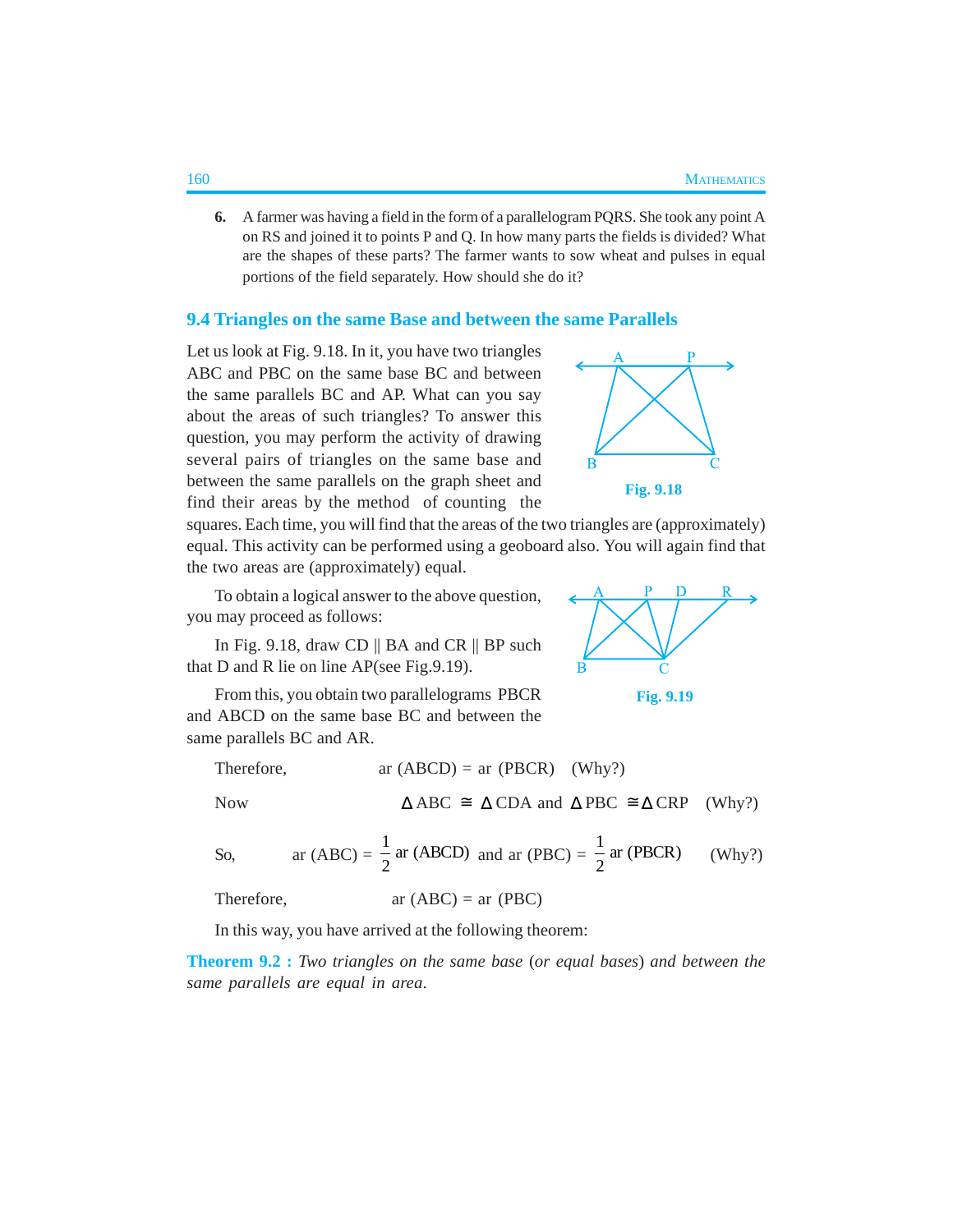Now, suppose ABCD is a parallelogram whose one of the diagonals is AC (see Fig. 9.20). Let  $AN \perp DC$ . Note that



In other words, *area of a triangle is half the product of its base* (*or any side*) *and the corresponding altitude* (*or height*)*.* Do you remember that you have learnt this formula for area of a triangle in Class VII ? From this formula, you can see that *two triangles with same base* (*or equal bases*) *and equal areas will have equal corresponding altitudes.*

For having equal corresponding altitudes, the triangles must lie between the same parallels. From this, you arrive at the following converse of Theorem 9.2 .

**Theorem 9.3 :** *Two triangles having the same base* (*or equal bases*) *and equal areas lie between the same parallels*.

Let us now take some examples to illustrate the use of the above results.

**Example 3 :** Show that a median of a triangle divides it into two triangles of equal areas.

**Solution :** Let ABC be a triangle and let AD be one of its medians (see Fig. 9.21).

You wish to show that

ar  $(ABD) = ar (ACD)$ .

Since the formula for area involves altitude, let us draw AN ⊥ BC.



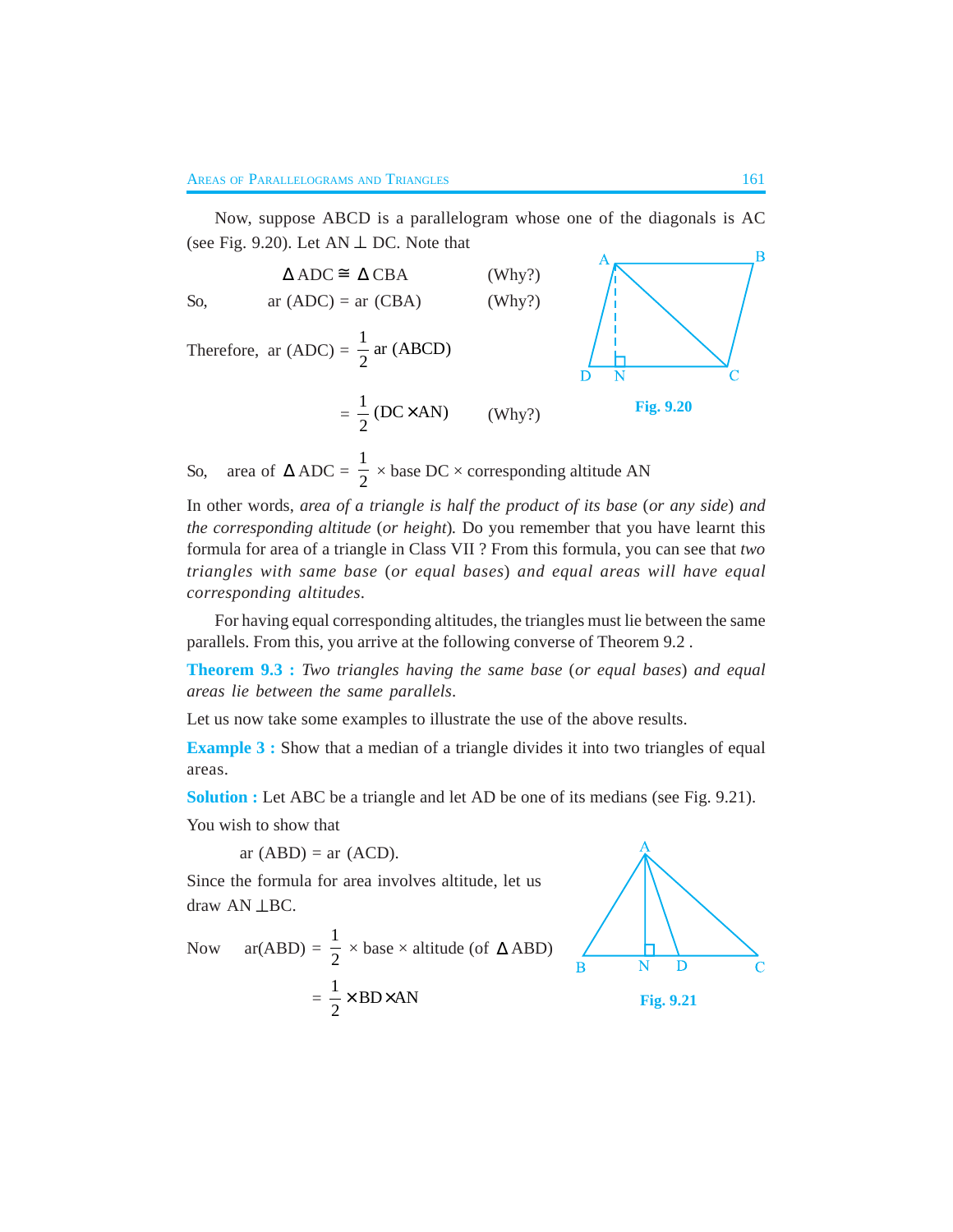$$
= \frac{1}{2} \times CD \times AN
$$
 (As BD = CD)  
=  $\frac{1}{2}$  × base × altitude (of Δ ACD)  
= ar(ACD)

**Example 4 :** In Fig. 9.22, ABCD is a quadrilateral and BE || AC and also BE meets DC produced at E. Show that area of  $\triangle$  ADE is equal to the area of the quadrilateral ABCD.

**Solution :** Observe the figure carefully .

 $\bar{\rm D}$ Ē  $\overline{C}$ **Fig. 9.22**

 $\overline{B}$ 

∆ BAC and ∆ EAC lie on the same base AC and between the same parallels AC and BE.



So,  $ar(BAC) + ar(ADC) = ar(EAC) + ar(ADC)$  (Adding same areas on both sides) or  $ar(ABCD) = ar(ADE)$ 

#### **EXERCISE 9.3**

- **1.** In Fig.9.23, E is any point on median AD of a  $\Delta$  ABC. Show that ar (ABE) = ar (ACE).
- **2.** In a triangle ABC, E is the mid-point of median

AD. Show that ar (BED) =  $\frac{1}{4}$  ar (ABC).

- **3.** Show that the diagonals of a parallelogram divide it into four triangles of equal area.
- **4.** In Fig. 9.24, ABC and ABD are two triangles on the same base AB. If line- segment CD is bisected by AB at O, show that  $ar(ABC) = ar(ABD)$ .



**Fig. 9.23**

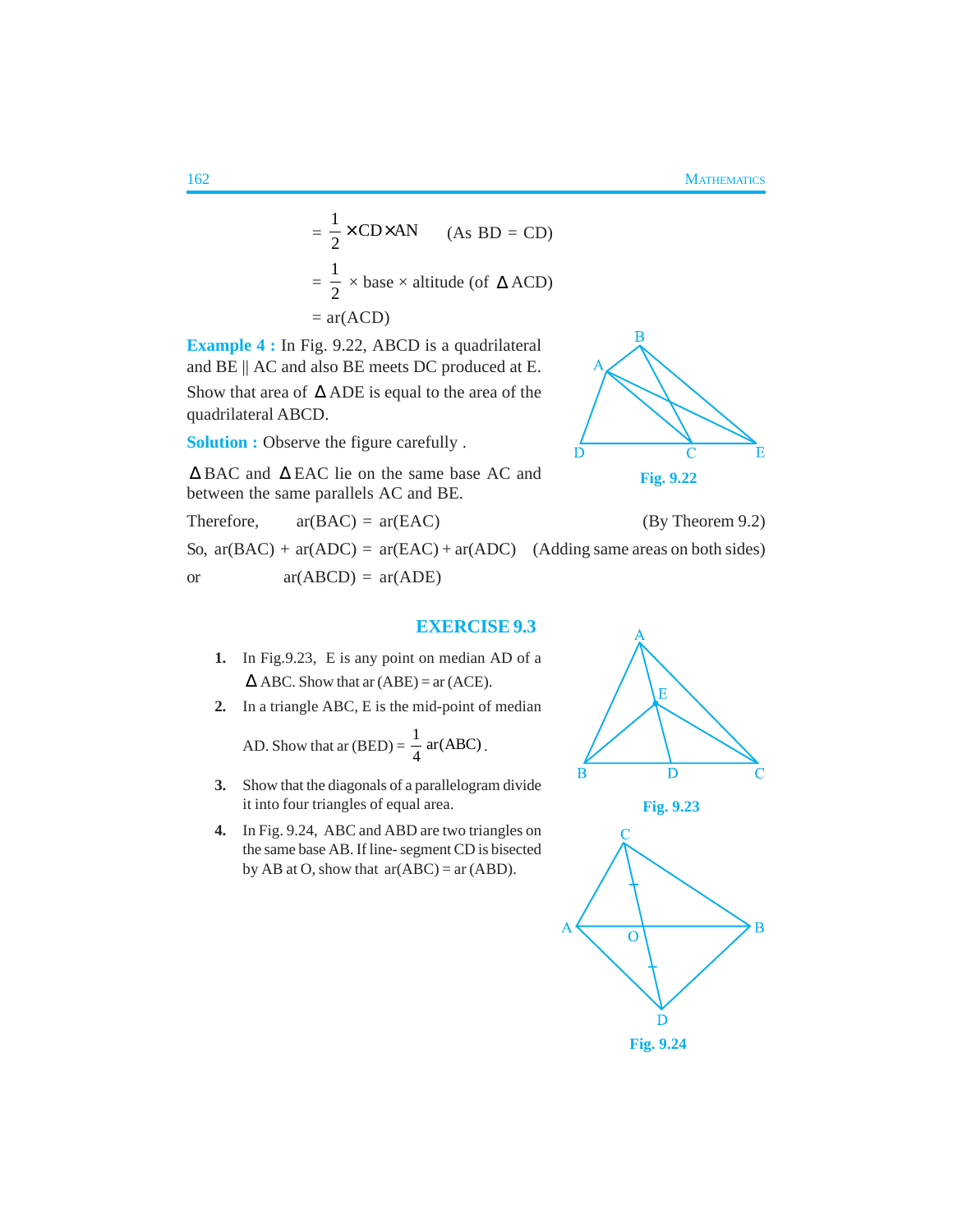**5.** D, E and F are respectively the mid-points of the sides BC, CA and AB of a ∆ ABC. Show that

 $(i)$  BDEF is a parallelogram.

(ii) ar (DEF) = 
$$
\frac{1}{4}
$$
 ar (ABC)

(iii) ar (BDEF) =  $\frac{1}{2}$  ar (ABC)

**6.** In Fig. 9.25, diagonals AC and BD of quadrilateral ABCD intersect at O such that OB = OD. If  $AB = CD$ , then show that:

 $(i)$  ar  $(DOC) = ar (AOB)$ 

 $(ii)$  ar  $(DCB) = ar (ACB)$ 

(iii)  $DA \parallel CB$  or ABCD is a parallelogram.

[*Hint* : From D and B, draw perpendiculars to AC.]





- **7.** D and E are points on sides AB and AC respectively of ∆ ABC such that ar (DBC) = ar (EBC). Prove that  $DE \parallel BC$ .
- **8.** XY is a line parallel to side BC of a triangle ABC. If BE || AC and CF || AB meet XY at E and F respectively, show that

 $ar(ABE) = ar(ACF)$ 

**9.** The side AB of a parallelogram ABCD is produced to any point P. A line through A and parallel to CP meets CB produced at Q and then parallelogram PBQR is completed (see Fig. 9.26). Show that  $ar(ABCD) = ar(PBQR).$ 

[*Hint* : Join AC and PQ. Now compare ar (ACQ) and ar (APQ).]

- **10.** Diagonals AC and BD of a trapezium ABCD with AB || DC intersect each other at O. Prove that ar  $(AOD) = ar (BOC)$ .
- **11.** In Fig. 9.27, ABCDE is a pentagon. A line through B parallel to AC meets DC produced at F. Show that

 $(i)$  ar  $(ACB) = ar (ACF)$ 

 $(ii)$  ar  $(AEDF) = ar (ABCDE)$ 



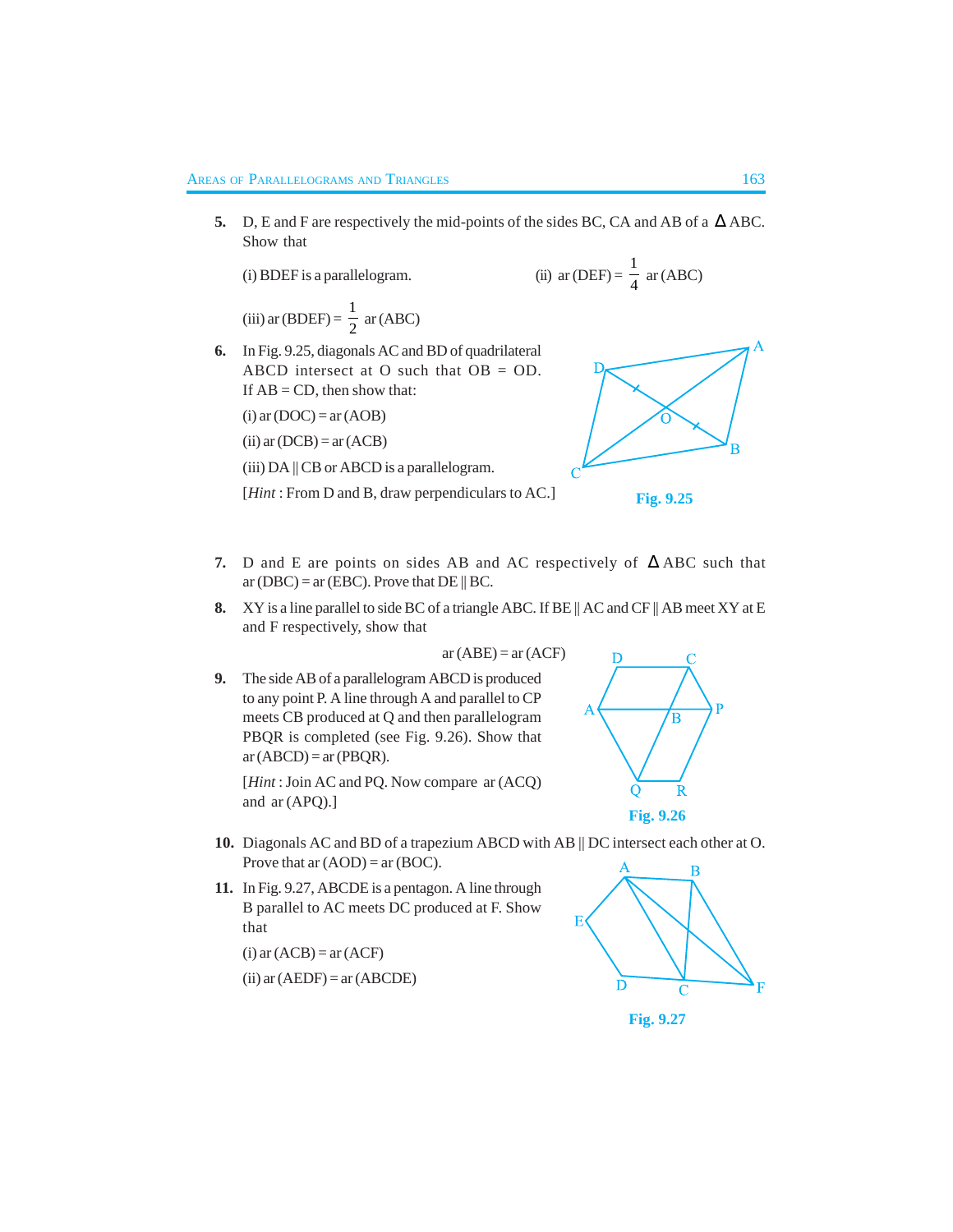- **12.** A villager Itwaari has a plot of land of the shape of a quadrilateral. The Gram Panchayat of the village decided to take over some portion of his plot from one of the corners to construct a Health Centre. Itwaari agrees to the above proposal with the condition that he should be given equal amount of land in lieu of his land adjoining his plot so as to form a triangular plot. Explain how this proposal will be implemented.
- **13.** ABCD is a trapezium with AB || DC. A line parallel to AC intersects AB at X and BC at Y. Prove that ar  $(ADX) = ar (ACY)$ .

[*Hint* : Join CX.]

**14.** In Fig.9.28, AP || BQ || CR. Prove that

 $ar(AQC) = ar(PBR)$ .

- **15.** Diagonals AC and BD of a quadrilateral ABCD intersect at O in such a way that  $ar (AOD) = ar (BOC)$ . Prove that ABCD is a trapezium.
- **16.** In Fig.9.29, ar (DRC) = ar (DPC) and ar  $(BDP) = ar (ARC)$ . Show that both the quadrilaterals ABCD and DCPR are trapeziums.





#### **EXERCISE 9.4 (Optional)\***

- **1.** Parallelogram ABCD and rectangle ABEF are on the same base AB and have equal areas. Show that the perimeter of the parallelogram is greater than that of the rectangle.
- **2.** In Fig. 9.30, D and E are two points on BC such that  $BD = DE = EC$ . Show that  $ar(ABD) = ar(ADE) = ar(AEC).$

Can you now answer the question that you have left in the 'Introduction' of this chapter, whether the field of *Budhia* has been actually divided into three parts of equal area?



<sup>\*</sup>These exercises are not from examination point of view.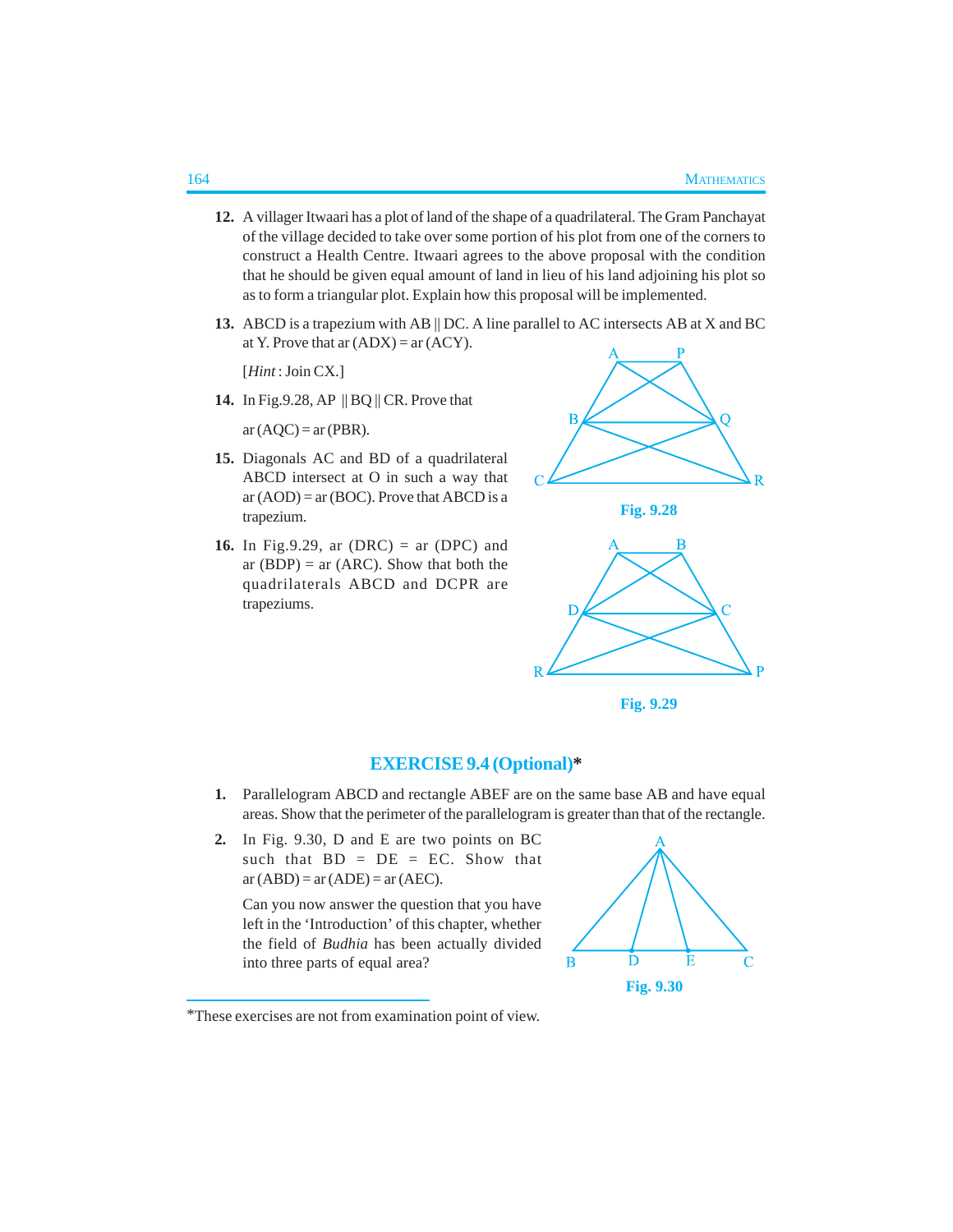[**Remark:** Note that by taking BD = DE = EC, the triangle ABC is divided into three triangles ABD, ADE and AEC of equal areas. In the same way, by dividing BC into *n* equal parts and joining the points of division so obtained to the opposite vertex of BC, you can divide ∆ABC into *n* triangles of equal areas.]

- **3.** In Fig. 9.31, ABCD, DCFE and ABFE are parallelograms. Show that  $ar(ADE) = ar(BCF)$ .
- **4.** In Fig. 9.32, ABCD is a parallelogram and BC is produced to a point Q such that  $AD = CQ$ . If AQ intersect DC at P, show that ar  $(BPC) = ar (DPQ)$ . [*Hint* : Join AC.]







**5.** In Fig.9.33, ABC and BDE are two equilateral triangles such that D is the mid-point of BC. If AE intersects BC at F, show that

(i) 
$$
\operatorname{ar}(BDE) = \frac{1}{4} \operatorname{ar}(ABC)
$$

(ii) ar (BDE) = 
$$
\frac{1}{2}
$$
 ar (BAE)

(iii) 
$$
\text{ar}(ABC) = 2 \text{ar}(BEC)
$$

(iv) 
$$
ar(BFE) = ar (AFD)
$$

(v) 
$$
ar(BFE) = 2 ar(FED)
$$

$$
(vi) \ \text{ar (FED)} = \frac{1}{8} \ \text{ar (AFC)}
$$



[*Hint* : Join EC and AD. Show that BE || AC and DE || AB, etc.]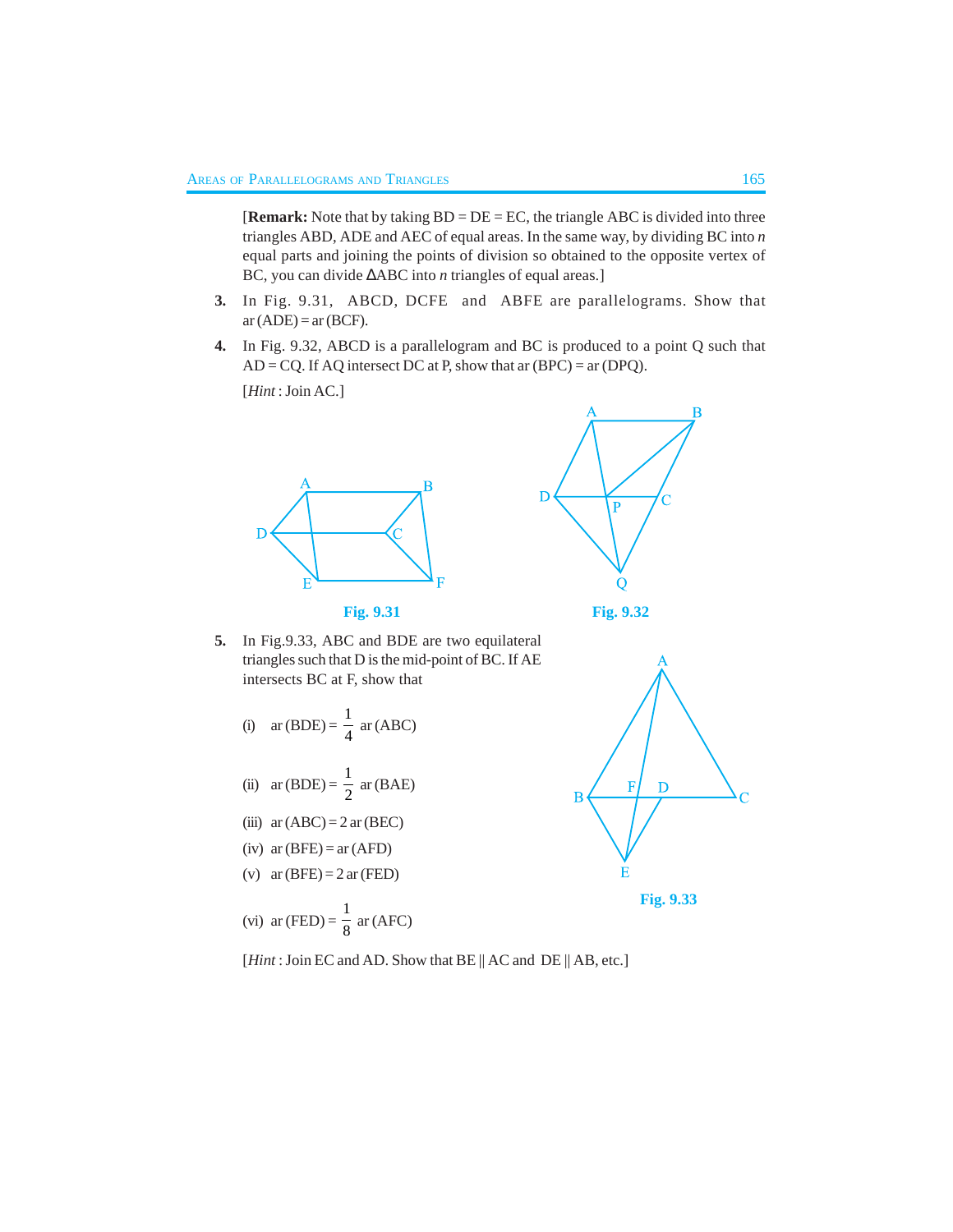**6.** Diagonals AC and BD of a quadrilateral ABCD intersect each other at P. Show that  $ar (APB) \times ar (CPD) = ar (APD) \times ar (BPC).$ 

[*Hint* : From A and C, draw perpendiculars to BD.]

**7.** P and Q are respectively the mid-points of sides AB and BC of a triangle ABC and R is the mid-point of AP, show that

(i) ar (PRQ) = 
$$
\frac{1}{2}
$$
 ar (ARC) (ii) ar (RQC) =  $\frac{3}{8}$  ar (ABC)

 $(iii)$  ar  $(PBQ) = ar (ARC)$ 

**8.** In Fig. 9.34, ABC is a right triangle right angled at A. BCED, ACFG and ABMN are squares on the sides BC, CA and AB respectively. Line segment AX ⊥ DE meets BC at Y. Show that:





(iii) ar (BYXD) = ar (ABMN) (iv)  $\triangle FCB \cong \triangle ACE$ 

 $(vii)$  ar  $(BCED) = ar (ABMN) + ar (ACFG)$ 

(i)  $\triangle$  MBC  $\cong$   $\triangle$  ABD (ii) ar (BYXD) = 2 ar (MBC)

(v) ar  $(CYXE) = 2$  ar  $(FCB)$  (vi) ar  $(CYXE) = ar (ACFG)$ 

**Note :** Result (vii) is the famous *Theorem of Pythagoras*. You shall learn a simpler proof of this theorem in Class X.